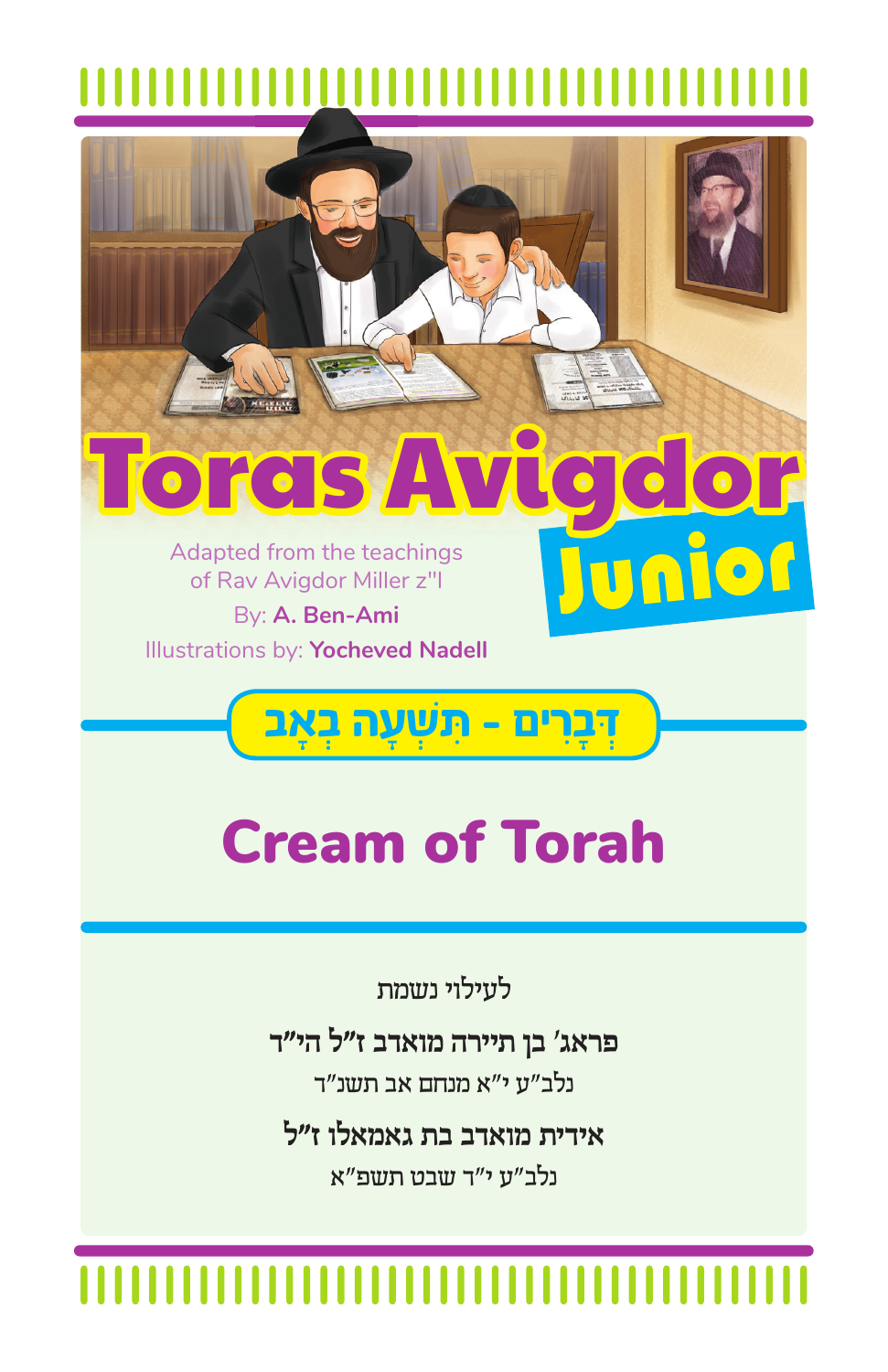# Parshas Devarim - Tisha B'Av **Cream of Torah**

### **8:00am, in the school courtyard**

"Yitzy!" exclaimed Dovy, running to greet his friend in the school courtyard, waving a page from the latest issue of Ari Magazine. "Look at this! Gross's Kosher Ice Cream is coming out with a new flavor l'chovod the Nine Days!"

"WOW!" said Yitzy, taking the cut-out advertisement and reading it. "Triplefudge-caramel-cookie-crunch-supreme with real strawberries! This is going to be the best Nine Days ever!"

The two boys headed to their classroom, talking about how amazing this new flavor of ice cream probably was. They couldn't wait to taste it.

### **In class**

"Boys," Rabbi Caplan was saying. "As you all know, Tisha B'av is coming soon. The Nine Days are a very important time for Klal Yisroel as we focus on the loss of Eretz Yisroel and the Beis Hamikdash.

"Now boys, I want everyone to spend a couple minutes thinking about what we're missing now in golus and how that will change when Moshiach comes bimheira byomeinu."

The boys sat quietly thinking about this for a few minutes. Finally Rabbi Caplan spoke again. "I'd love to hear what you boys were thinking about. Does anyone want to share? Dovy?"

"Well," Dovy said. "I know Eretz Yisroel is supposed to be '˘בַ¿"וּ לבָחָ˙ בַזָ ıר∆‡∆ - a land flowing with milk and honey', but nowadays plain old milk and honey doesn't seem so exciting. I can just imagine that when Moshiach comes and all Yidden will be frum, Gross's Kosher Ice Cream will probably be available in like a billion different flavors! It will be mamesh like Gan Eden!"

"Wow," said Rabbi Caplan. "That does sound exciting. But do you think that's all we're looking forward to? Ice cream?"

"Oh, of course not," continued Dovy. "Obviously some people like frozen yogurt more. And for those who like fleishigs we'll have all types of fancy meat boards and charcuterie - and it will all be glatt kosher and everyone will be able to afford it! And just think, all of the fancy bakeries will have good hashgochos and we'll be able to eat at every restaurant, because everything will be Cholov Yisroel, Yoshon, Pas Yisroel, and kosher lemehadrin in the best way possible!"

# 2 | Toras Avigdor Junior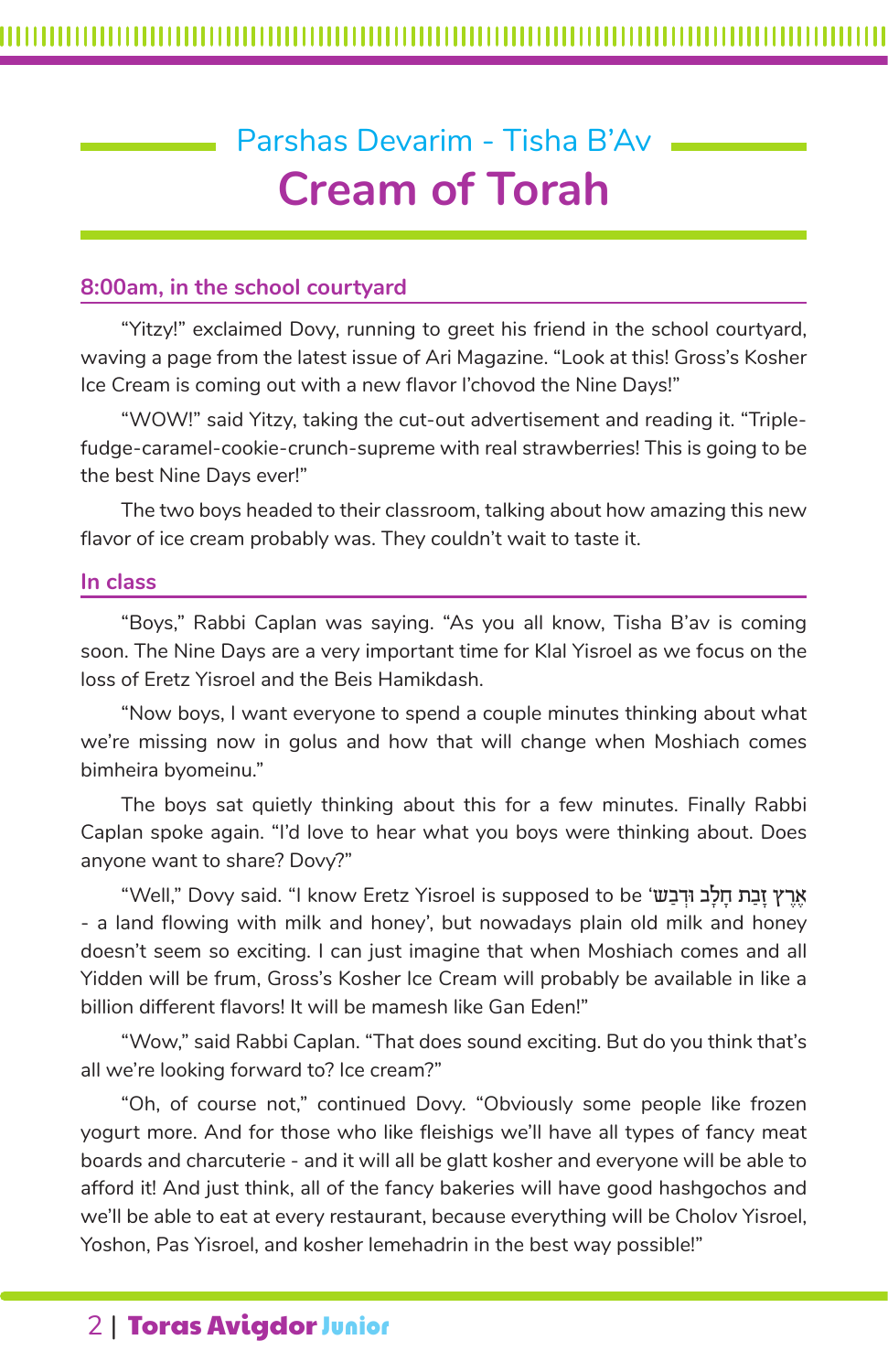The other boys' mouths were beginning to water as Dovy went on describing all of the delicious kosher food that would be available when Moshiach came, until Rabbi Caplan spoke again.

"No, Doveleh, that's not what I meant," he said. "You see, all of these types of delicious food is not why the Chachomim wanted Moshiach so badly. In fact, they weren't even thinking about "אֲרֵץ זַבָּת חַלַב וּדְבַשׁ when they davened their hearts out for binyan Beis Hamikdash.